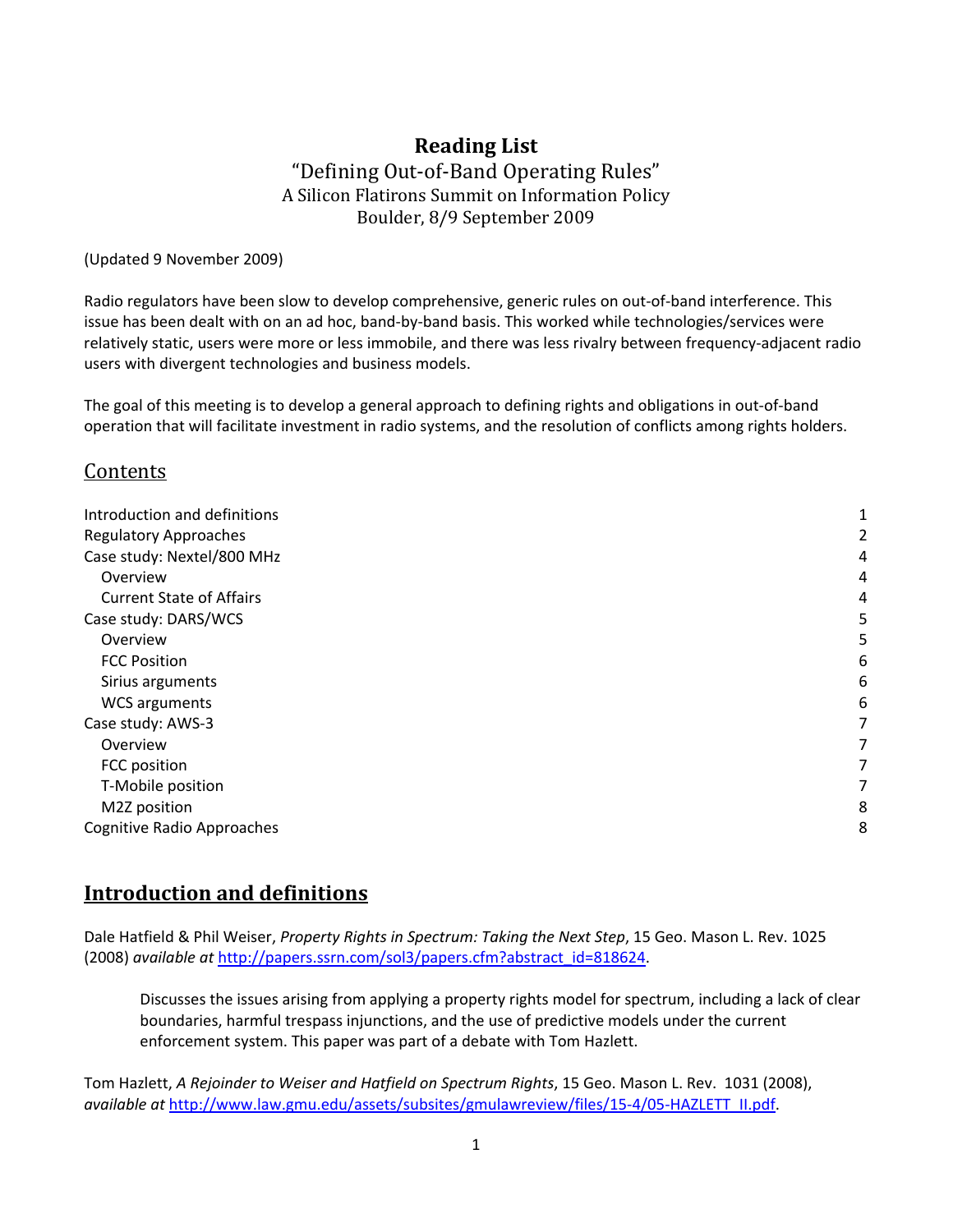The final paper in the spectrum property rights debate, Hazlett responds directly to Phil Weiser and Dale Hatfield.

Society of Broadcast Engineers, comments on the Third Notice of Proposed Rulemaking Concerning Advanced Wireless Services in ET Docket No. 00‐258, April 14, 2003, *available at* http://www.sbe.org/FCCLiaison/+ET%2000‐258.Master.2.pdf.

The SBE's comments regarding the Third Notice of Proposed Rulemaking regarding Third Generation Wireless Systems provide a useful introduction to interference mechanisms between cellular and BAS systems; note in particular the definitions and discussion in paragraphs 3‐7 of adjacent‐channel interference ratio (ACIR), adjacent channel leakage ratio (ACLR) and adjacent channel selectivity (ACS).

Michael Whittaker, *Space‐Centric Management: A General Solution for Equitable Access to Radio Spectrum Space under Conditions of Flexible Use* (presentation at ITU workshop on market mechanisms for spectrum management, Geneva, 22‐23 Jan. 2007), *available at* http://www.itu.int/osg/spu/STN/spectrum/workshop\_proceedings/Background\_Papers\_Final/Michale%20Whitt aker%20-%20space\_centric\_management\_spu(mjw).pdf.

Outlines the "space‐centric" approach developed in Australia. Section 4 provides a useful categorization of interference types, and section 6 summarizes benchmarks for out‐of‐band interferences.

# **Regulatory Approaches**

There is no FCC comprehensive OOBE policy - indeed, this is the reason for this conference. Instead, the Commission has dealt with the issue on a more-or-less ad hoc and band-by-band basis. The following cases *provide some examples of its approach.*

Carlos Nalda on behalf of the Satellite Industry Association, the Intelligent Transportation Society of America, and the American Association of State Highway and Transportation Officials, *Written Ex Parte in WT Docket No. 01‐90 and EB Docket No. 98‐95:*

*DSRC/FSS Earth Station Spectrum Sharing Protocol*, February 18, 2008, *available at* http://fjallfoss.fcc.gov/prod/ecfs/retrieve.cgi?native\_or\_pdf=pdf&id\_document=6519841842

A Spectrum Sharing Protocol that was jointly submitted to the Commission in February 2008 by an ad hoc group of representatives from DSRC and FSS services. While acknowledging the potential for interference to DSRC from FSS operations in the adjacent, conventional C‐band, the Protocol does not propose coordination between DSRC operations in the 5.9 GHz Band and FSS operations in the adjacent, conventional C‐band. Bob Kelly – a long time DC communications attorney, to whom thanks for this reference – notes that parties to the Joint Technical Committee simply could not agree on this, and thus the understanding was that all parties should use "best practices" in system siting and design. The lack of material FCC support for adjacent band coordination was significantly limiting to the ability of the ITS community in seeking agreement on this issue (as was the lack of operating DSRC facilities).

FCC, Order regarding the applications of the National Science and Technology Network, Inc., DA 07‐2815 (2007), *available at* http://hraunfoss.fcc.gov/edocs\_public/attachmatch/DA‐07‐2815A1.pdf.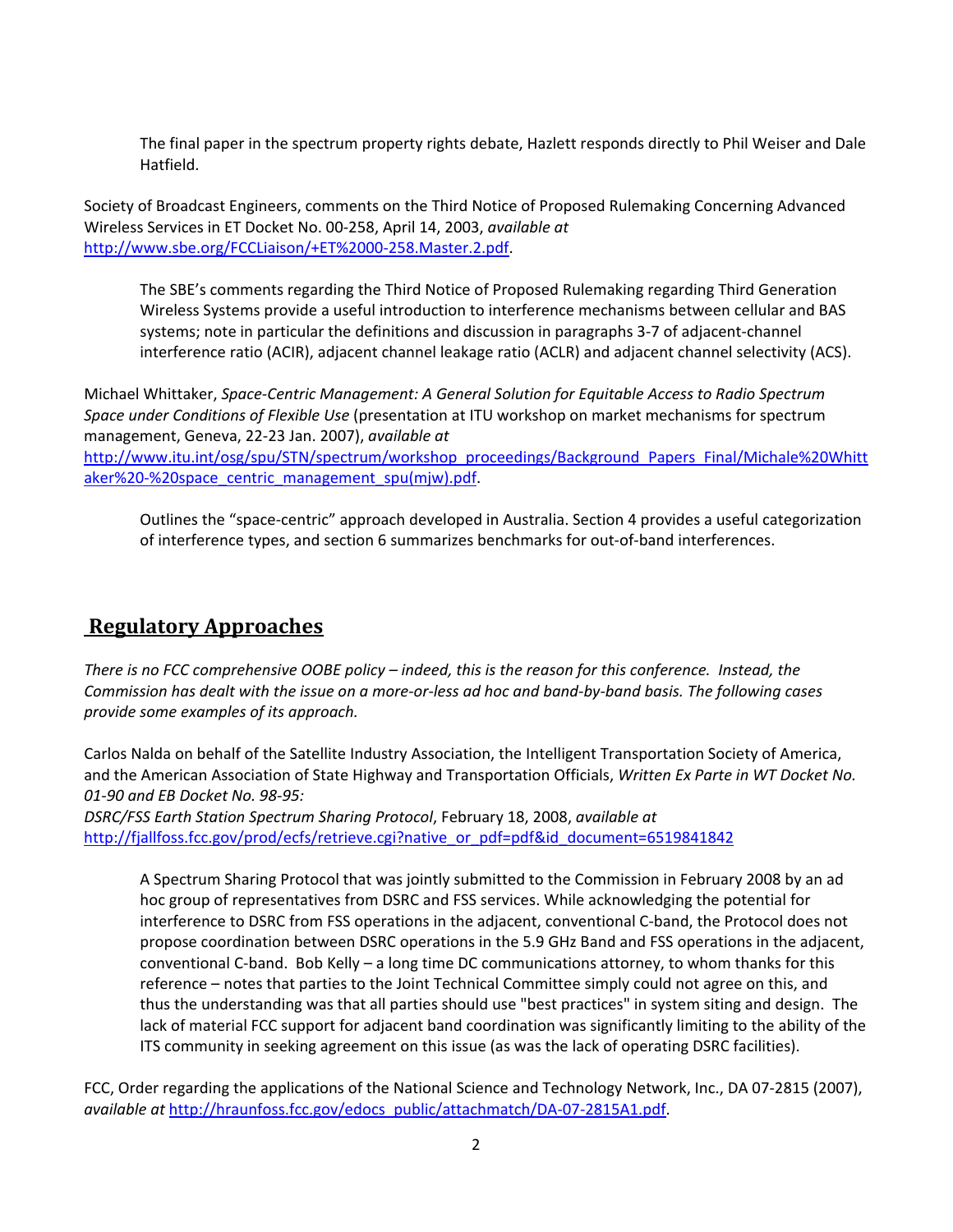In ruling on a dispute over the introduction of a new trunked Industrial/Business Pool station at Corona, CA on 472/475.5250M Hz, the Commission cites with approval the use of a technical protocol for evaluating adjacent channel interference between the 421‐430 MHz and 470‐512 MHz Bands for land mobile operations under Part 90. The Order references two 1997 documents:

• a letter from the Land Mobile Communications Counsel (dated September 10, 1997) announcing an industry consensus to use a technical protocol for new assignments in the 470‐512 MHz Band, *available at*

http://fjallfoss.fcc.gov/prod/ecfs/retrieve.cgi?native\_or\_pdf=pdf&id\_document=1909610001;

• a subsequent Commission Public Notice (DA 97-2006) that supported the industry consensus, *available at* http://www.fcc.gov/Bureaus/Wireless/Public\_Notices/1997/da972006.txt.

The significance of these materials is that they describe a situation where, rather than requiring formal coordination of adjacent band interference, the FCC urged industry to develop its own technical solution, which the FCC then endorsed. (Thanks to Bob Kelly for this, also.)

*Other regulators, particularly in Britain and Australia, have tackled interference issues in an arguably more rigorous way*

Ofcom, *Spectrum Usage Rights: A Guide Describing SURs*, June 4, 2008, *available at* http://www.ofcom.org.uk/radiocomms/isu/sursguide/sursguide.pdf.

Describes the UK's spectrum usage rights, whereby the amount of interference is regulated instead of the level of transmission.

Michael Whittaker, *Authorizing Dynamic Spectrum Access Under Space‐Centric Management*, Futurepace, Feb. 2009, *available at* http://www.futurepace.com.au/\_lib/pdf/DSA.pdf.

Discussion of the space‐centric approach taken in Australia, summarized in section 2. Different interference types are described in section 3, and benchmarks are given in section 5.

Michael Whittaker, *Commercial Certainty in Spectrum Right Formulation*, Futurepace, Feb. 2009, *available at* http://www.futurepace.com.au/CCMar.pdf.

Includes a comparison between the Australian and British approaches, from a developer of Australia's space-centric management method; see Table 1 and section 6.

EUROSTRATEGIES & LS TELECOM, STUDY ON RADIO INTERFERENCE REGULATORY MODELS IN THE EUROPEAN COMMUNITY, (2007) *available at*

http://ec.europa.eu/information\_society/policy/ecomm/radio\_spectrum/\_document\_storage/studies/interfere nce/interference\_final\_report.pdf.

Study exploring interference management and addressing whether spectrum management techniques controlling interference instead of transmitters can make spectrum use more effective in the European Community. The study reaches the following findings and provides recommendations accordingly:

• The term "harmful interference" and some closely related terms can be usefully redrafted on a case by case basis to make them more meaningful. The concepts of harmful and permissible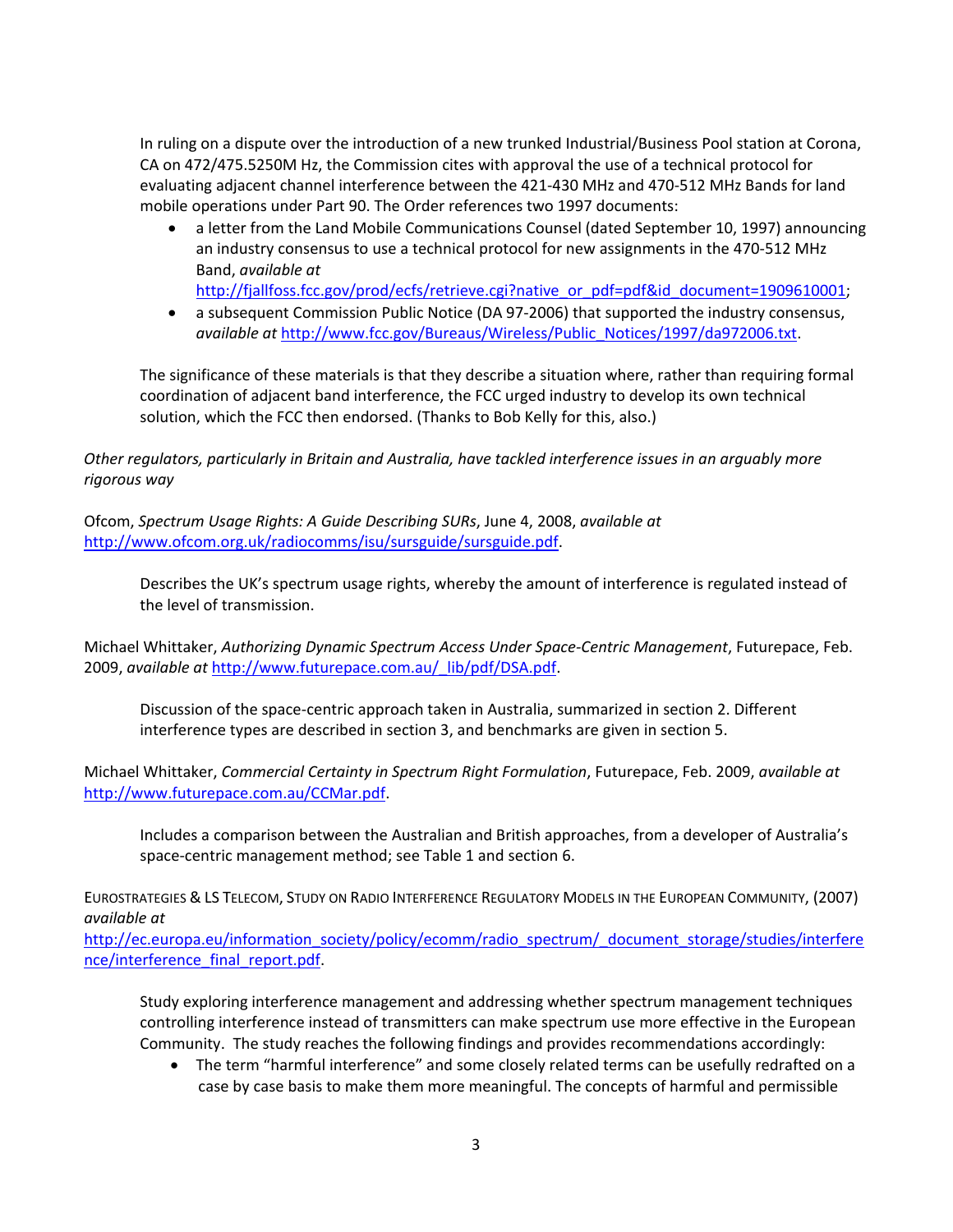interference may be extended to provide a way of defining spectrum rights for license holders and offer a means of enabling liberalization through trading.

- Regulating receivers and transmitters by specifying characteristics will not enhance spectrum efficiency alone, but there is spectrum efficiency benefit to be gained from making them 'work harder.'
- The remit of compatibility studies should be modified to answer questions based on a flexible interference framework instead of providing 'go/no go' decisions on whether two systems can work together.
- Technology and service neutral licensing (as would be supported by Interference based licensing techniques) offers significant benefit for end users, but not necessarily for spectrum owners and network providers.
- The scope and detailed implications of EU Decisions and Directives which consider harmful interference and electromagnetic disturbance are not widely understood and needs additional clarity.
- Methods of managing risk, vulnerability and performance may be used in considering the scope and application of compatibility studies to support more flexible decision-making.

# **Case study: Nextel/800 MHz**

#### **Overview**

Matthew Lasar, *FCC Gives Spring Nextel a Break in the 800 MHz Spectrum Makeover,* ARS TECHNICA , June 19, 2008, http://arstechnica.com/old/content/2008/06/sprint‐nextel‐asks‐fcc‐for‐break‐in‐800‐mhz‐spectrum‐ makeover.ars.

In order to prevent interference with public safety wireless needs, the FCC is relocating Sprint Nextel in the 800 MHz. Sprint is paying for some of the cost, for which they are receiving spectrum in the 900MHz band and beneficial modifications in their 1.9GHz space. Sprint is having a hard time moving because the public service groups in their new portion of the spectrum have not moved.

*FCC Gives Satellite Go‐Ahead with New Sprint BAS Relocation Deadline*, Telecom A.M., June 15, 2009, *available at* http://www.colorado.edu/law/media/siliconFlatirons/FCC\_GivesSatelliteGoA head.pdf.

Discusses some of the issues arising with regard to the spectrum reallocation, and notes that the FCC is now reconsidering how they will allocate the cost of the transfers.

## **Current State of Affairs**

FCC, Report and Order and Order and Further Notice of Proposed Rulemaking, June 12, 2009, *available at* http://hraunfoss.fcc.gov/edocs\_public/attachmatch/FCC-09-49A1.pdf.

Further delays Sprint's move deadline to 2010, and allows MSS operators to begin working and addresses interference this may cause with BAS, and waives rules governing when MSS operators may provide Ancillary Terrestrial Component in relation to commercial wireless service. They also propose that MSS operators help share with Sprint the cost of BAS relocation under certain circumstances, propose clarification that MSS operators still have to help relocate BAS incumbents, seek comments on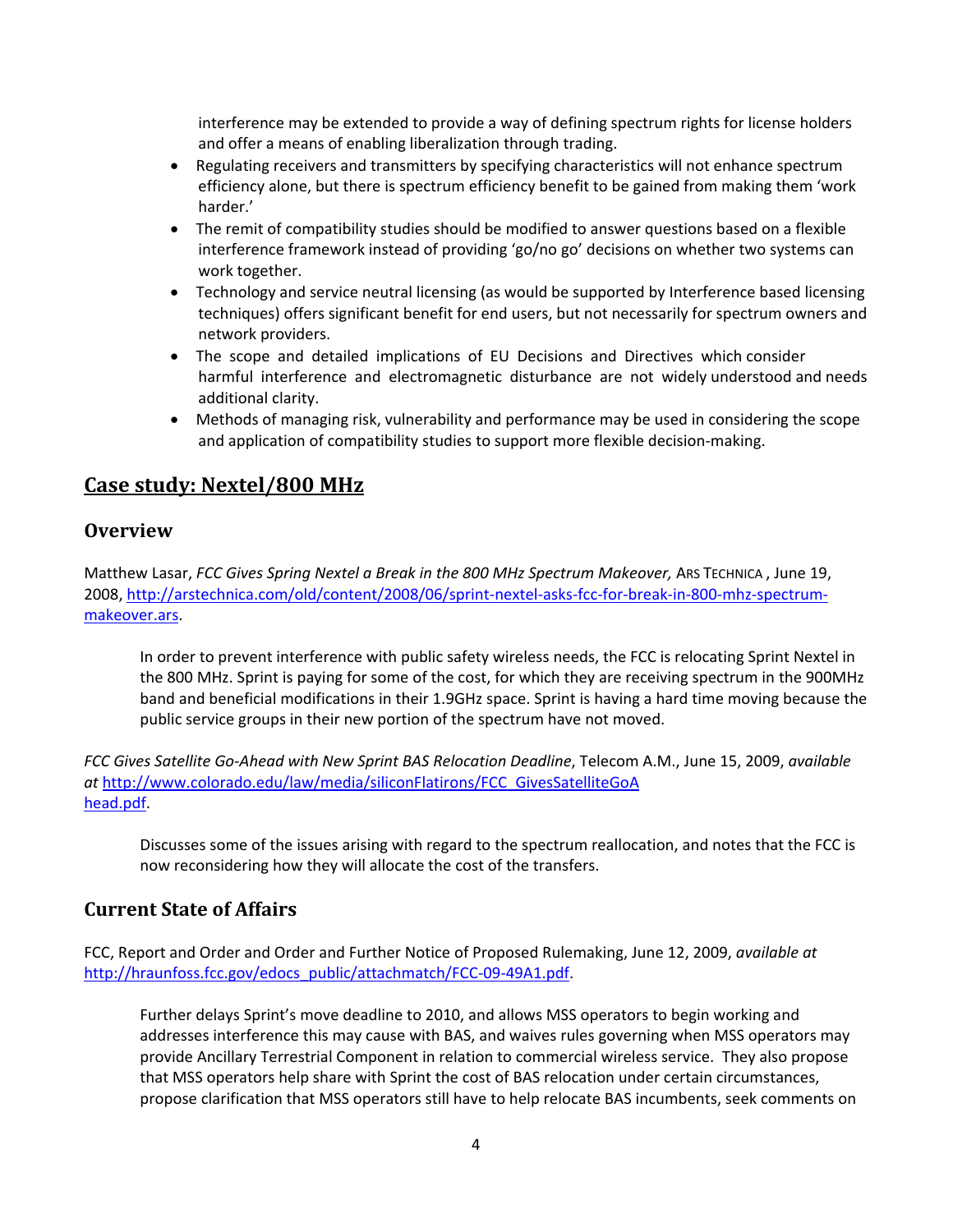MSS secondary operation where BAS incumbents have not be relocated and regarding incentives to get BAS licensees to move.

Sprint Nextel comments on Report and Order and Order and FNPR, July 14, 2009, *available at* http://fjallfoss.fcc.gov/prod/ecfs/retrieve.cgi?native\_or\_pdf=pdf&id\_document=7019909153.

Supports MSS paying a 57% pro rata share of BAS relocation costs. They would like to de‐link the reimbursement period from the reconfiguration period and modifying the sunset date. The reimbursement would instead align with BAS relocation timelines, or as MSS operators receive invoices.

TerreStart Network comments on Report and Order and Order and FNPR, July 14, 2009, *available at* http://fjallfoss.fcc.gov/prod/ecfs/retrieve.cgi?native\_or\_pdf=pdf&id\_document=7019909146.

Stating the position of MSS that they do not think the FCC should apply the traditional *Emerging Technologies* principals to the BAS relocation because it would result in the total cost of relocation falling on MSS operators. Because Sprint was so involved with the BAS relocation plan, MSS costs should be limited to those associated with relocation in the top 30 markets and fixed links. Sprint should only be allowed to collect the pro rata share from each MSS operator, with the operator have the chance to review and challenge the expenses at the end of the true up period. MSS also believes BAS operators remaining after the deadline should have secondary status.

Association for Maximum Service Television and the National Association of Broadcasters comments on the Report and Order and Order and FNPR, July 14, 2009, *available at* http://fjallfoss.fcc.gov/prod/ecfs/retrieve.cgi?native\_or\_pdf=pdf&id\_document=7019909036.

BAS position supporting protection for BAS providers against interference until they move. This would require that they maintain their primary status. Also stating that MSS operators have not aided in the relocation.

# **Case study: DARS/WCS**

#### **Overview**

Chris Sewell, *Band‐to‐Band Combat*, TELEPHONY ONLINE, April 29, 2002, http://telephonyonline.com/mag/telecom\_bandtoband\_combat/.

> Sirius and XM radio, worried that OOBE of the unlicensed devices in the adjacent spectrum will cause interference, asked the FCC to revise their rules. WCS companies that have spectrum adjacent to DARS want the FCC to force DARS to reduce their power levels because their towers are creating interference for WCS.

Paul Kirby, *Parties Make Final Case on AWS, 2.3 GHz Band Sharing, E911' Items*, TR DAILY, Dec. 12, 2008, *available at* http://www.colorado.edu/law/media/siliconFlatirons/PartiesMakeFinalCases OnAWS.pdf.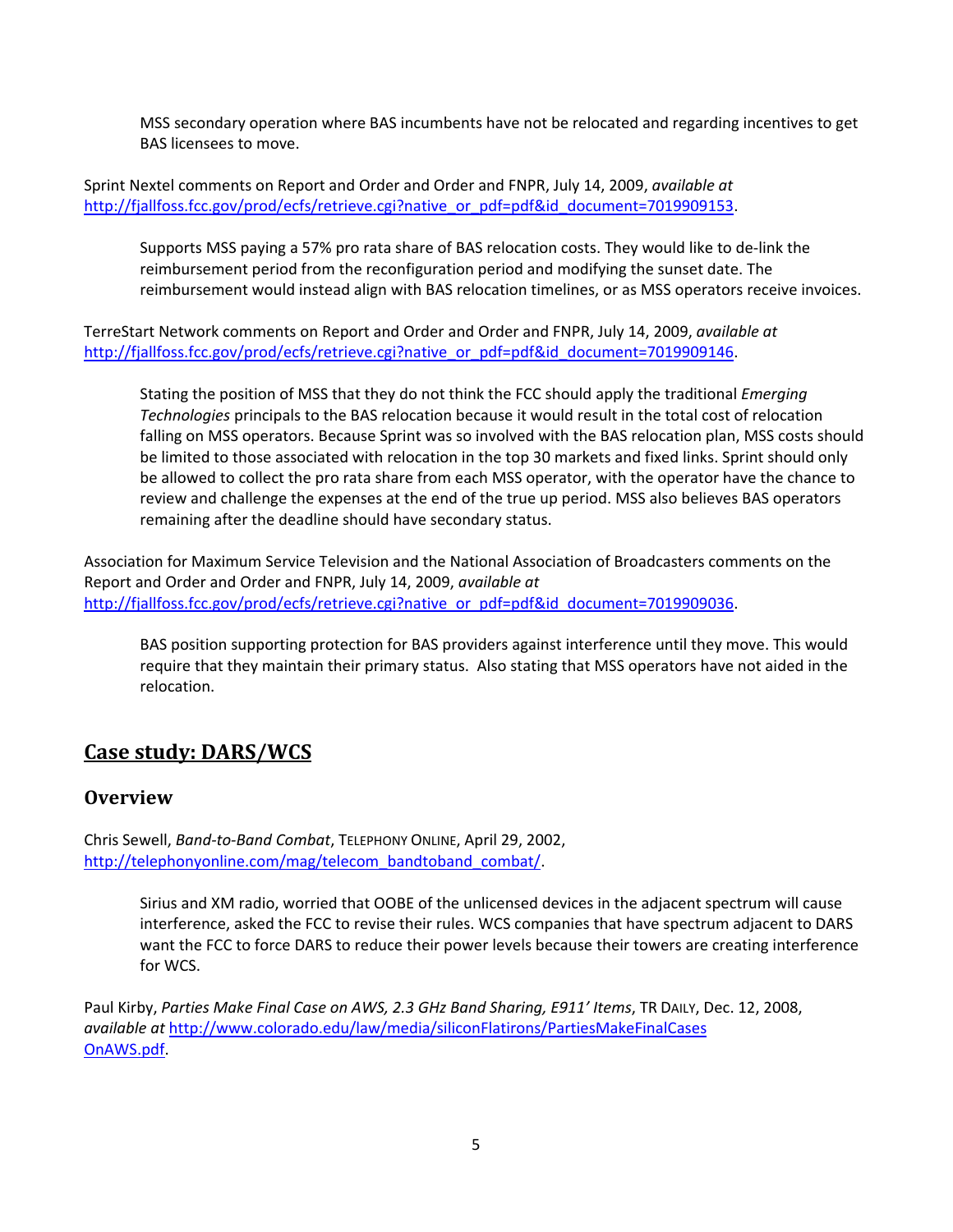DARS would like to delay ruling due to lack of proper independent testing, but WCS believes the record is complete and are ready for a ruling. TR Daily suggests the need for transparency because the wrong technical conclusion will severely impact satellite radio customers, and there is no technology that will prevent WCS interference with DARS services. The article also summarizes the positions of third parties on the issue.

Paul Kirby, *WCS Coalition, Sirius XM Disagree on Results of Interference Testing*, TR Daily, Aug. 4, 2009, *available at* http://www.colorado.edu/law/media/siliconFlatirons/WCS\_CoalitionSiriusDi sagreeOnTestingResults.pdf.

The difficulty of testing yielding agreement: Sirius XM and the WCS Coalition disagree about whether interference testing showed that WCS devices can operate without causing interference to satellite digital audio radio service (SDARS) receivers under rules proposed by the coalition.

#### **FCC Position**

FCC, Notice of Proposed Rulemaking, and Second Further Notice of Proposed Rulemaking, Dec. 18, 2007, http://fjallfoss.fcc.gov/edocs\_public/attachmatch/FCC-07-215A1.pdf.

Notice of Proposed Rulemaking requesting additional comments regarding the licensing of SDARS repeaters in general and the interference issues between SDARS and WCS licensees in particular. FCC intends to resolve the outstanding issues in light of push to develop WiMAX technologies.

#### **Sirius arguments**

Sirius Satellite Radio comments on the Notice of Proposed Rulemaking, Feb. 14, 2008, http://fjallfoss.fcc.gov/prod/ecfs/retrieve.cgi?native\_or\_pdf=pdf&id\_document=6519841386.

Sirius requests "blanket approval" of terrestrial repeaters and wants to manage interference through ground‐level emission limits for terrestrial repeaters and WCS base stations, with more restrictive ground‐level emission limit for operations in the WCS C and D blocks that are directly adjacent to satellite radio operations. Sirius also recommends that the Commission grandfather its existing network of repeaters.

## **WCS arguments**

WCS comments on the Notice of Proposed Rulemaking, Feb. 14, 2008, *available at* http://fjallfoss.fcc.gov/prod/ecfs/retrieve.cgi?native\_or\_pdf=pdf&id\_document=6519841393.

WCS requests the FCC modify or eliminate the OOBE restrictions in Section 27.53(a), and adopt rules governing WCS and SDARS terrestrial repeater power levels (restrict level to 2,000 Watts average EIRP) to protect against intolerable interference. If Sirius suggestions are adopted, WCS will not be able to use the spectrum for broadband. WCS does not want the FCC to set information exchange requirements, or adopt a rule requiring WCS to give DARS 90 days advance notice of the technical parameters of base station facilities. Also, WCS wants a 12 month limit on bringing terrestrial repeaters into compliance once the FCC sets its restrictions.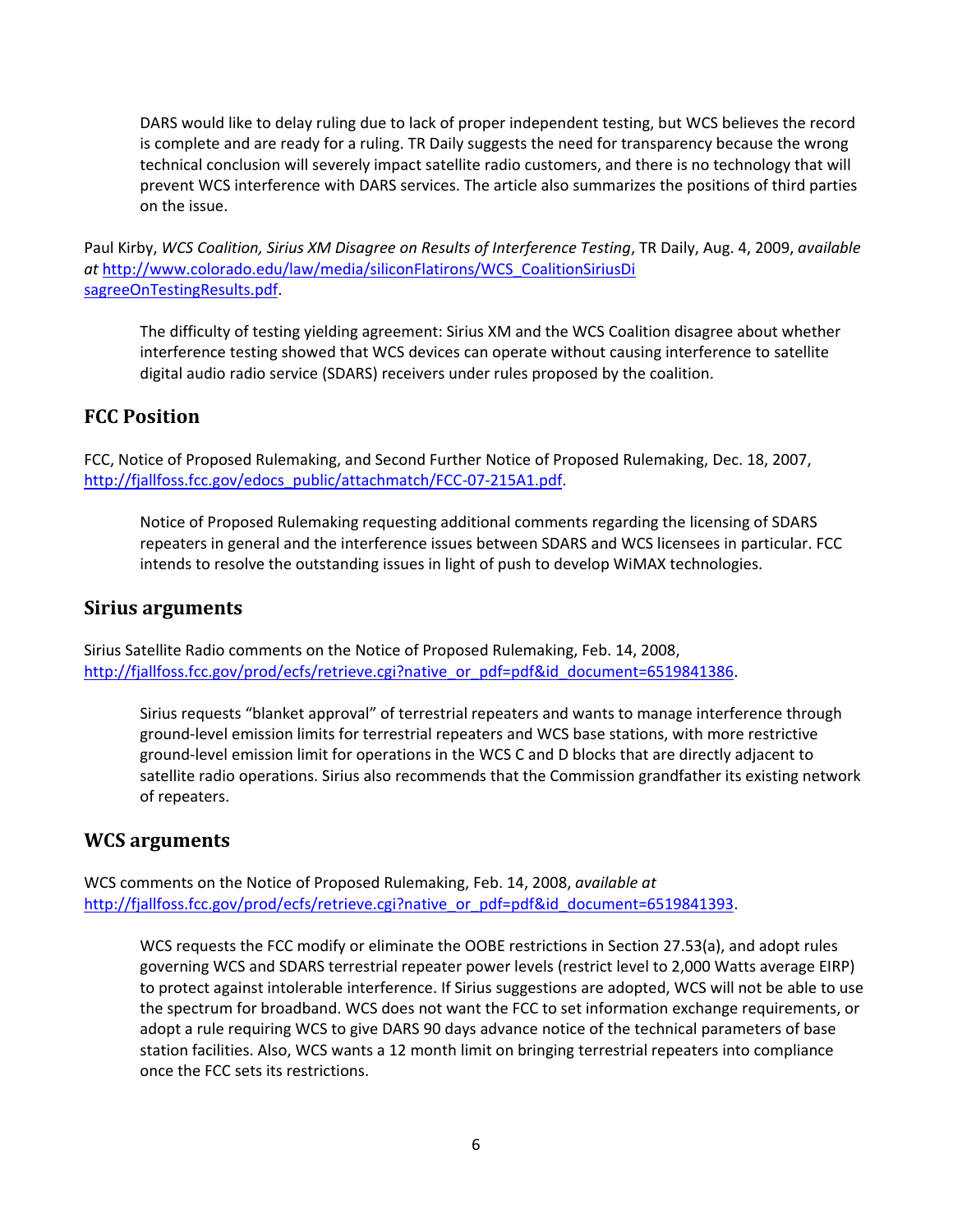# **Case study: AWS3**

## **Overview**

Matthew Lasar, *FCC Moves Ahead with Plan for Smut‐Free Wireless Broadband,* ARS TECHNICA, June 22, 2008, *available at* http://arstechnica.com/old/content/2008/06/fcc‐starts‐proceeding‐on‐smut‐free‐wireless‐ broadband‐plan.ars.

Discussing a 2008 FNOPR issued by the FCC proposing "public access to free, nationwide, high‐speed wireless broadband Internet services [with minimum download speeds of 768Kbps] using a portion of the winning bidder's network in the 2.1GHz Advanced Wireless Services (AWS) spectrum." Instead of giving the block to M2Z, it will be up for auction. The Notice includes a requirement that the auction winner must "filter[] or block[] images and text that constitute obscenity or pornography, and ….any images or text that otherwise would be harmful to teens and adolescents."

INTERNATIONAL TELECOMMUNICATION UNION, COEXISTENCE BETWEEN IMT‐2000 TIME DIVISION DUPLEX AND FREQUENCY DIVISION DUPLEX TERRESTRIAL RADIO INTERFACE TECHNOLOGIES AROUND 2 600 MHZ OPERATING IN ADJACENT BANDS AND IN THE SAME GEOGRAPHICAL AREA, 2003, *available at*

http://www.colorado.edu/law/media/siliconFlatirons/ITU\_TDD\_FCC.pdf.

Considers the coexistence between TDD FDD radio interfaces, specifically, the interference properties between IMT‐2000 CDMA Direct Spread (also called WCDMA or UTRA FDD) and IMT‐2000 CDMA TTD (also called UTRA TDD). It further describes base station to base station (BS‐BS) interference for both proximity and co‐location scenarios. It describes transmitter and receiver characteristics, the relation between the external interference level and coverage and capacity, and the methodology of the deterministic BS‐BS and MS‐MS scenarios.

# **FCC position**

FCC'S OFFICE OF ENGINEERING AND TECHNOLOGY, ADVANCED WIRELESS SERVICE INTERFERENCE TEST RESULTS AND ANALYSIS, Oct. 10, 2008, *available at* http://hraunfoss.fcc.gov/edocs\_public/attachmatch/DA‐08‐2245A2.pdf.

Results of the testing and likely result of M2Z/T‐Mobile issue.

FCC, Further Notice of Proposed Rulemaking, June 20, 2008, http://hraunfoss.fcc.gov/edocs\_public/attachmatch/FCC-08-158A1.pdf.

> Further Notice and Proposed Rulemaking for the AWS spectrum in the 1915‐1920 MHz, 1995‐2000 MHz, 2020‐2025 MHz, and 2175‐2180 MHz (AWS‐3) bands.

## **TMobile position**

T‐Mobile *Ex Parte* notice to FCC, June 6, 2008, *available at* http://fjallfoss.fcc.gov/prod/ecfs/retrieve.cgi?native\_or\_pdf=pdf&id\_document=6520013015.